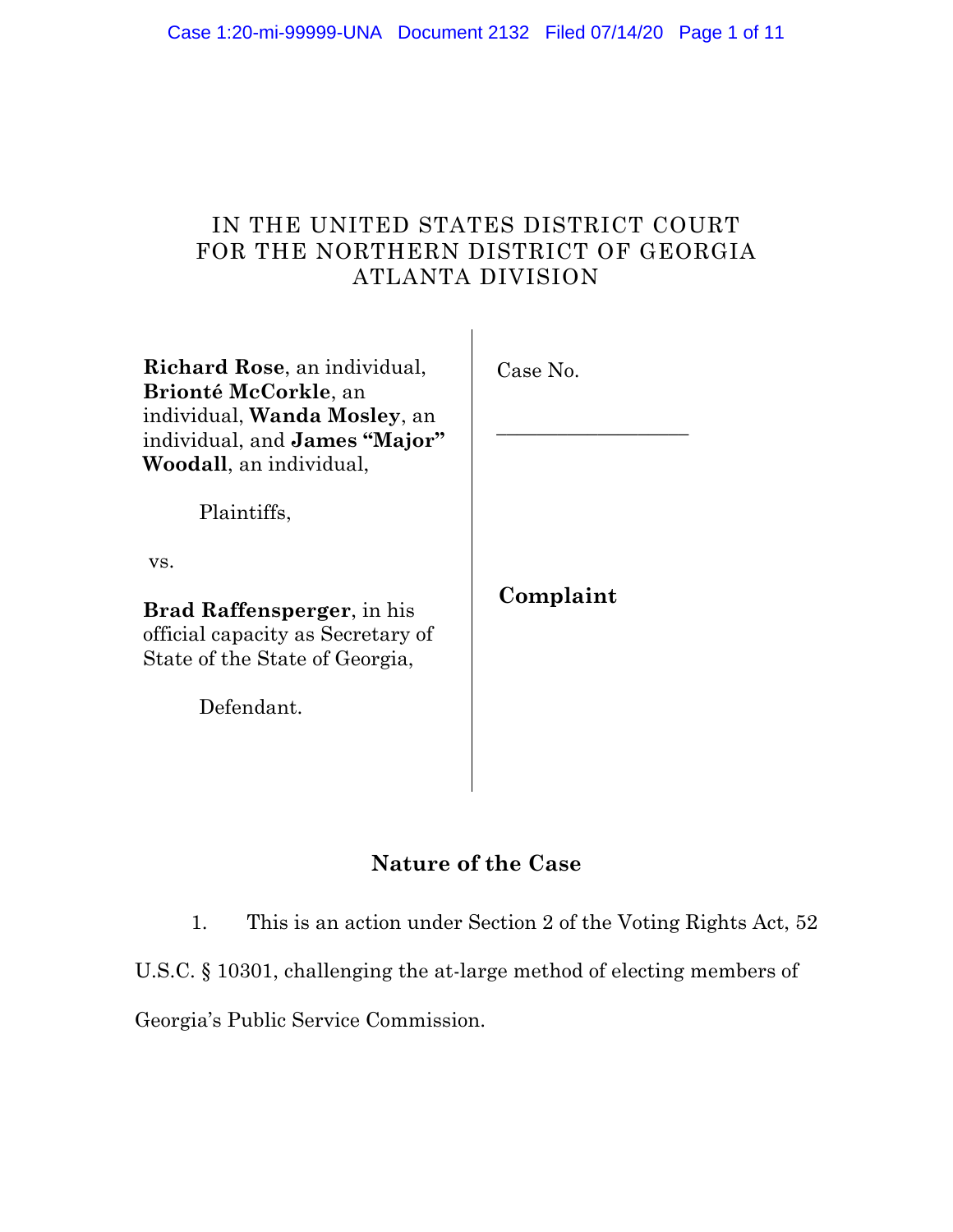2. The Public Service Commission dates back to 1879. Commissioners have been chosen by statewide election since 1906. Yet no African American has ever been elected to the Public Service Commission without having first been appointed by the governor. And even then, only one African American has ever served on the Commission.

3. The plaintiffs are African-American voters, and they seek declaratory and injunctive relief prohibiting further use of the at-large method of election on the ground that it dilutes black voting strength in violation of Section 2.

### **Jurisdiction and Venue**

4. This Court has original jurisdiction of this action under 28 U.S.C. §§ 1331, 1343(a)(3)-(4), and 2201(a) and 52 U.S.C. § 10308(f).

5. Venue is proper in this Court under 28 U.S.C. §§ 90(a)(2) and 1391(b).

### **Parties**

6. Richard Rose is an African-American resident and registered voter in Fulton County, Georgia.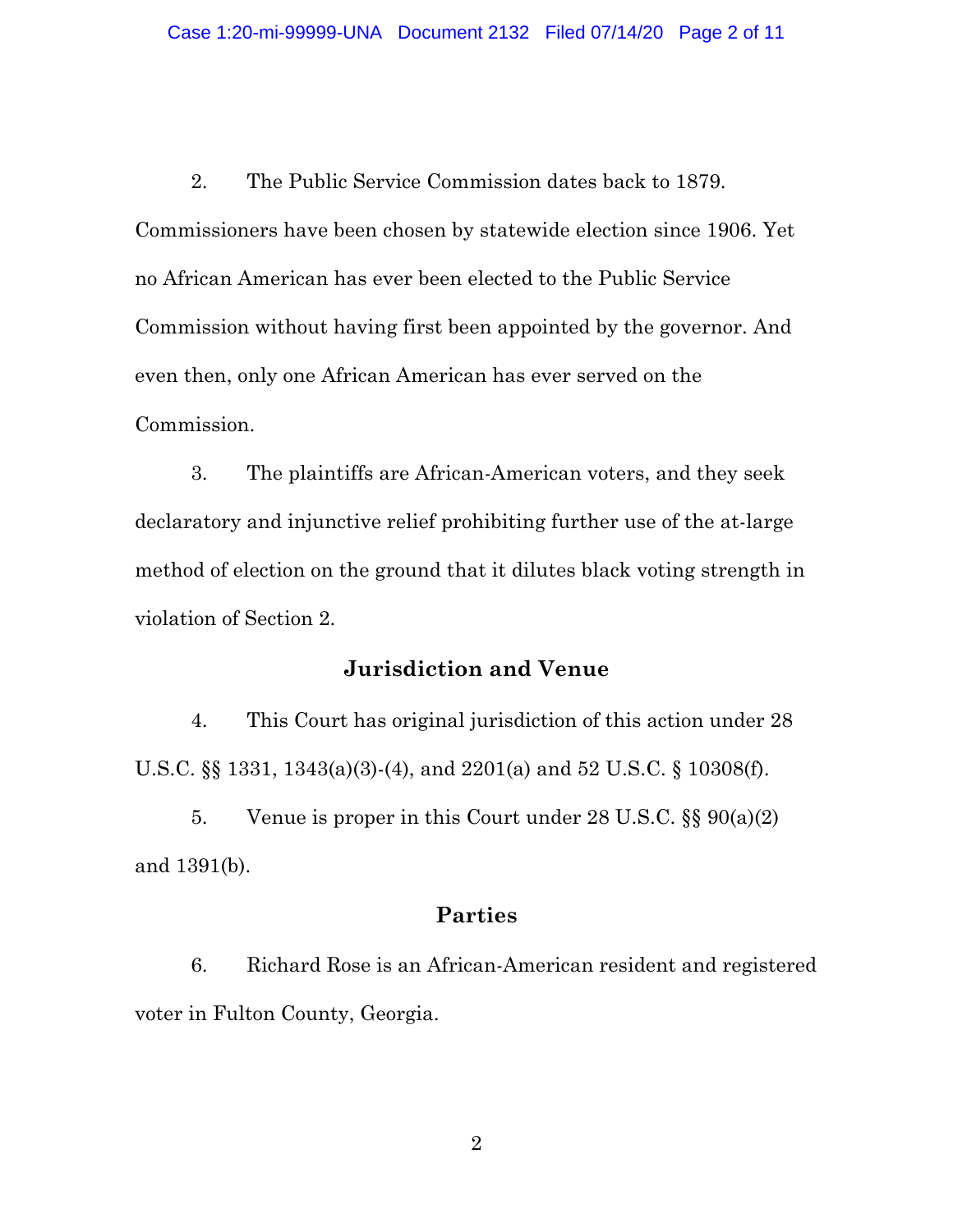7. Brionté McCorkle is an African-American resident and registered voter in Fulton County, Georgia.

8. Wanda Mosley is an African-American resident and registered voter in Fulton County, Georgia.

9. James "Major" Woodall is an African-American resident and registered voter in Fulton County, Georgia.

10. Defendant Brad Raffensperger is the Secretary of State of the State of Georgia (hereinafter, the "Secretary"). He is the chief election official of the State of Georgia and is responsible for administering elections for members of the Public Service Commission. *See, e.g.*, O.C.G.A. §§ 21-2-50(a)(4), 21-2-154(a), 21-2-132(d)(2), 21-2- 499(a), 21-2-502(c). He is sued in his official capacity only.

### **Background**

11. The Georgia Public Service Commission consists of five members elected at-large by all Georgia voters in partisan elections to serve staggered six-year terms. Ga. const. art. IV, § 1, para. I; O.C.G.A. § 46-2-1.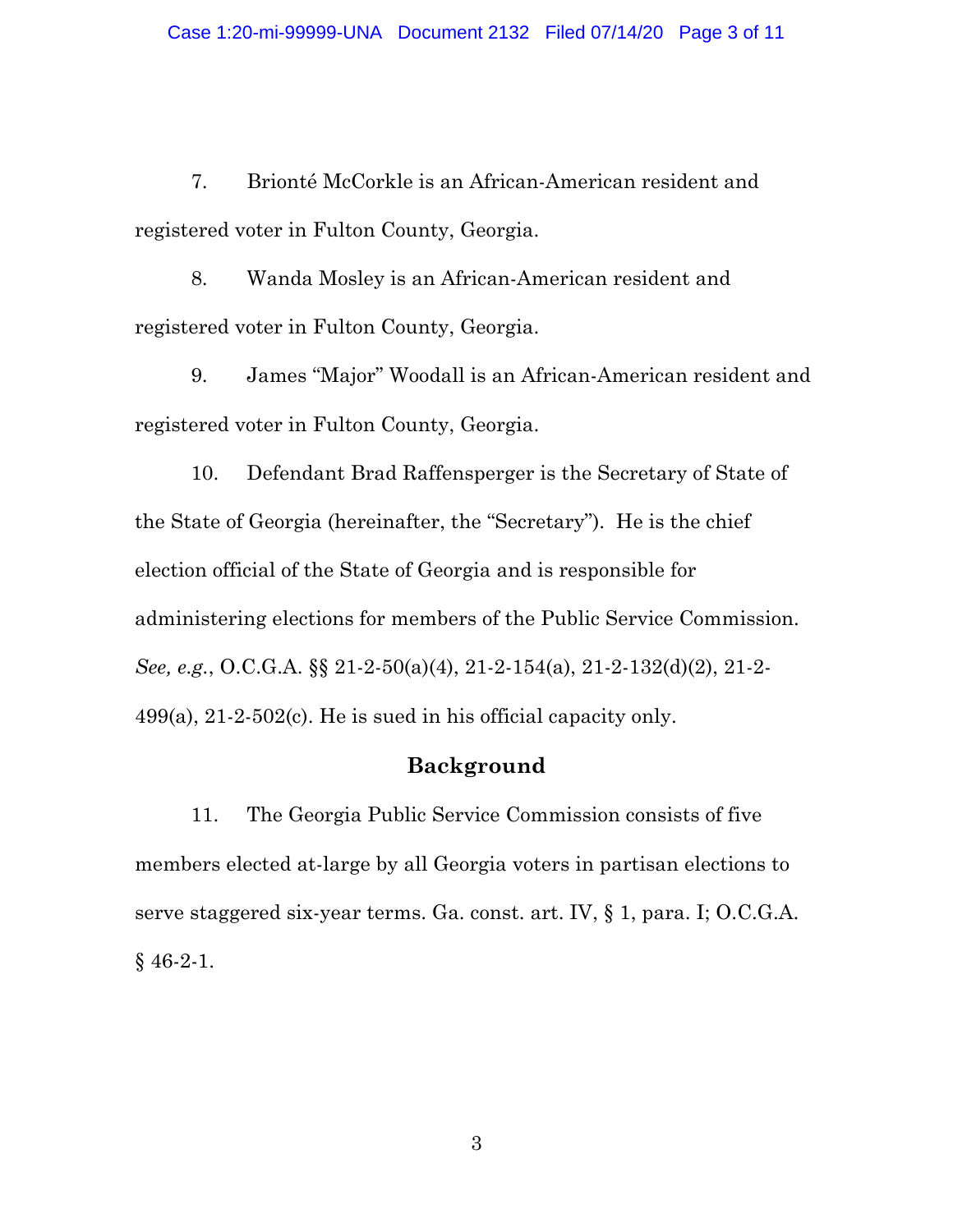12. Although elected at large, members of the Public Service Commission are required to reside in one of five Public Service Commission Districts prescribed by statute. O.C.G.A. § 46-2-1.

13. The jurisdiction, powers, and duties of the Public Service Commission are prescribed by state law, and they include broad governmental authority to supervise and regulate common carriers, railroads, and public utilities. O.C.G.A. § 46-2-1 *et seq.* Among many other duties, the Commission regulates the rates that Georgians may be charged by electric, natural gas, and telephone companies.

14. According to the 2010 Census, the State of Georgia has a total population of 9,687,653 persons, of whom 5,787,440 (59.7%) are white, 3,054,098 (31.5%) are black, and 846,115 (8.7%) are members of other racial groups. U.S. Census Bureau, *QT-P5: Race Alone or in Combination (Georgia)*, 2010 Census Summary File 1. A true and correct copy of table QT-P5 is attached hereto as exhibit 1.

15. According to the 2010 Census, Georgia has a voting-age population of 7,196,101 persons, of whom 4,481,721 (62.3%) are white, 2,140,789 (29.7%) are black, and 573,591 (8.0%) are members of other racial groups. U.S. Census Bureau, *P10: Race for the Population 18*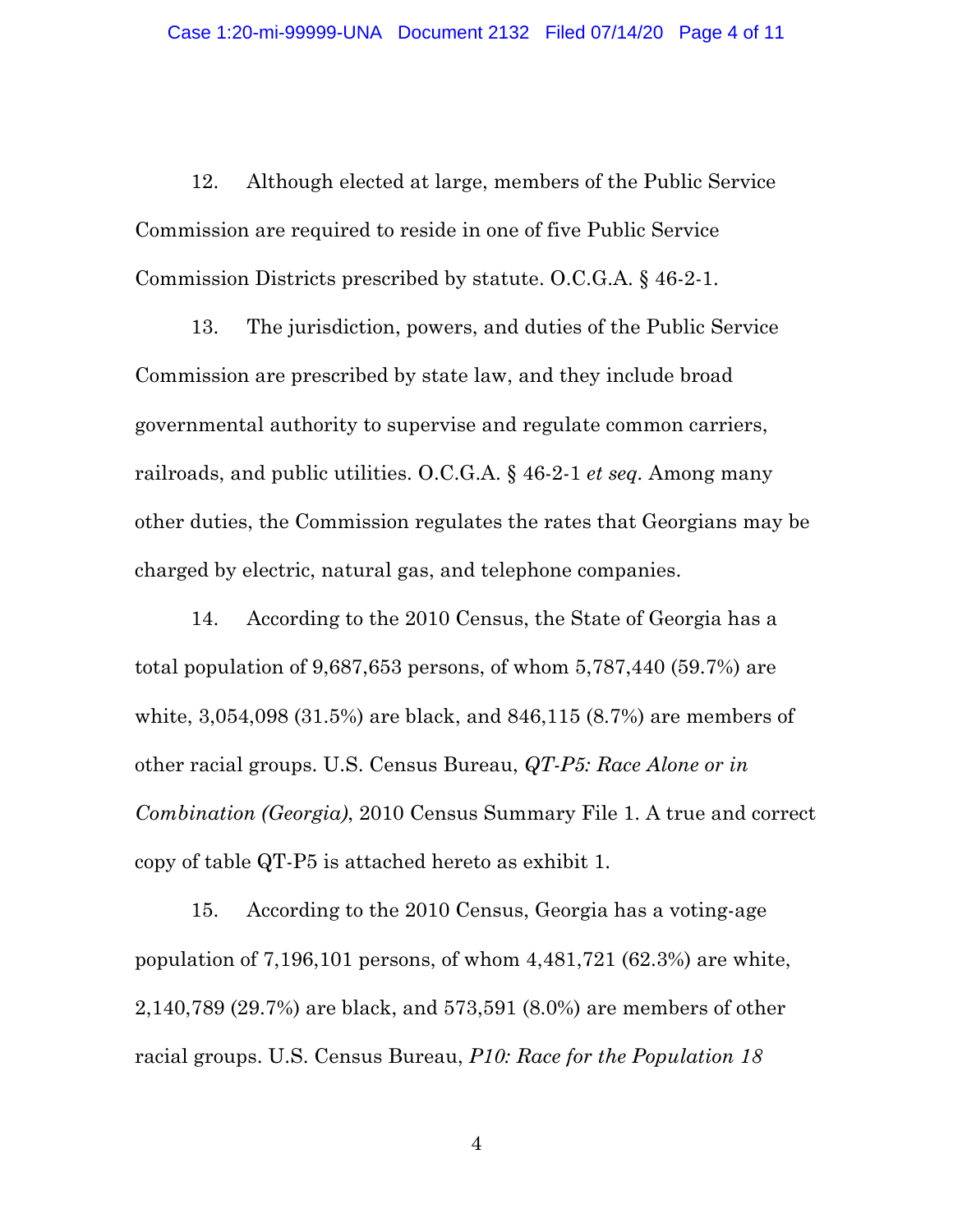*Years and Over (Georgia)*, 2010 Census Summary File 1. A true and correct copy of table P10 is attached hereto as exhibit 2.

16. Georgia's African-American population has grown since the 2010 Census. The 2018 American Community Survey, which is the most recent survey available from the Census Bureau, estimated that black residents make up approximately 33.2 percent of Georgia's total population and 32.3 percent of Georgia's citizen voting-age population.

17. As of July 1, 2020, approximately 30.1 percent of Georgia's registered voters self-identified as African American.

18. African Americans in Georgia are sufficiently numerous and geographically compact to constitute a majority of the voting-age population in at least one single-member district in an illustrative fivedistrict plan for electing members of the Public Service Commission.

19. For example, the illustrative plan attached hereto as exhibit 3 ("Illustrative Plan 1") contains one reasonably compact majority-black district.

20. African-American voters in Georgia are politically cohesive in elections for members of the Public Service Commission.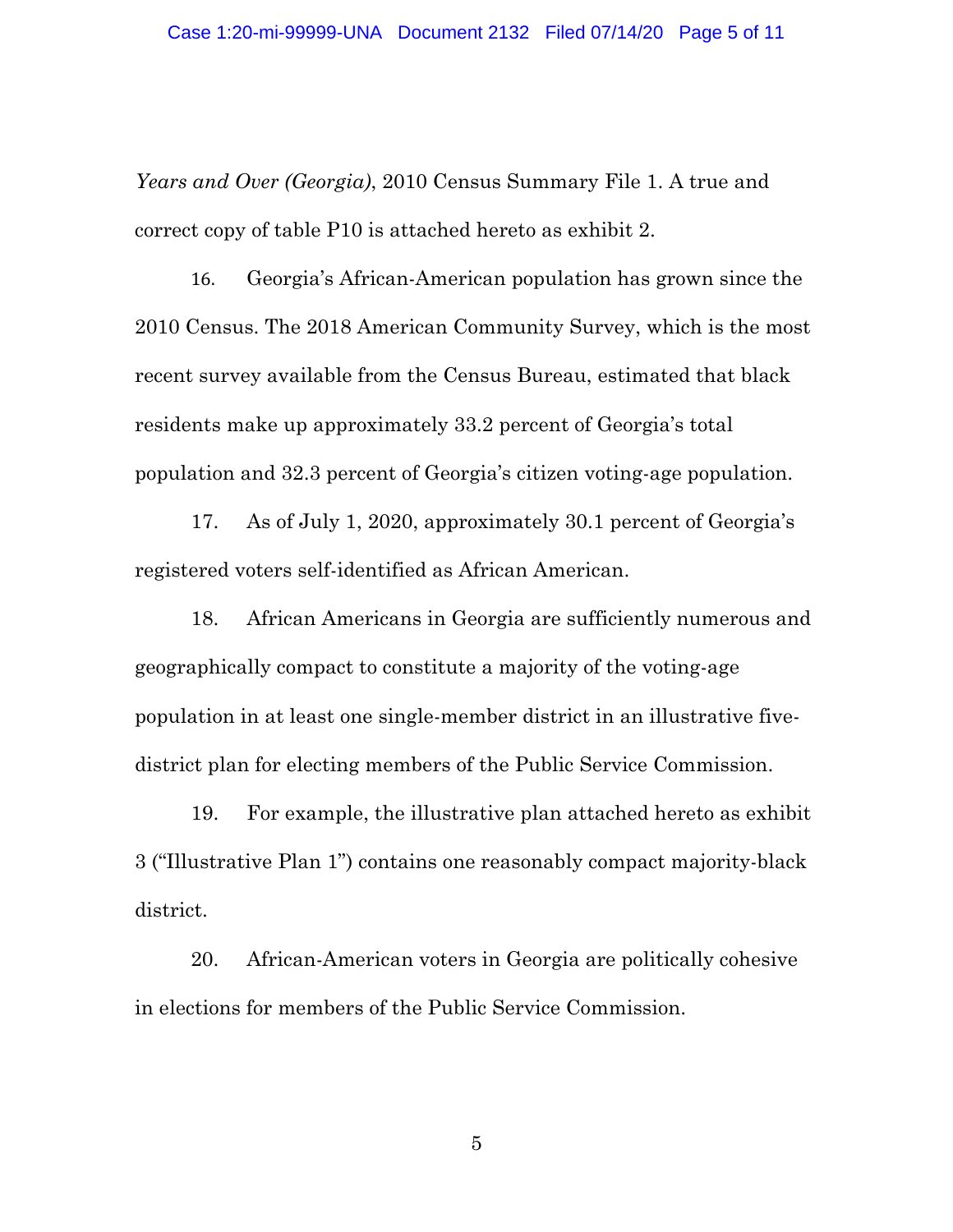21. For example, in elections for members of the Public Service Commission between 2012 and 2018, African-American voters supported their preferred candidates with greater than 80 percent of their votes in every such election.

22. A white majority votes sufficiently as a bloc to enable it—in the absence of special circumstances—usually to defeat the candidates preferred by black voters in elections for members of the Public Service Commission.

23. For example, in elections for members of the Public Service Commission between 2012 and 2018, white voters supported their preferred candidates with greater than 80 percent of their votes and were able to defeat the candidates preferred by black voters in every such election.

24. The State of Georgia has a long and extensive history of voting discrimination against African Americans. *See, e.g.*, *Wright v. Sumter Cty. Bd. of Elections & Registration*, 301 F. Supp. 3d 1297, 1310 (M.D. Ga. 2018) ("Georgia's history of [racial] discrimination 'has been rehashed so many times that the Court can all but take judicial notice thereof.'").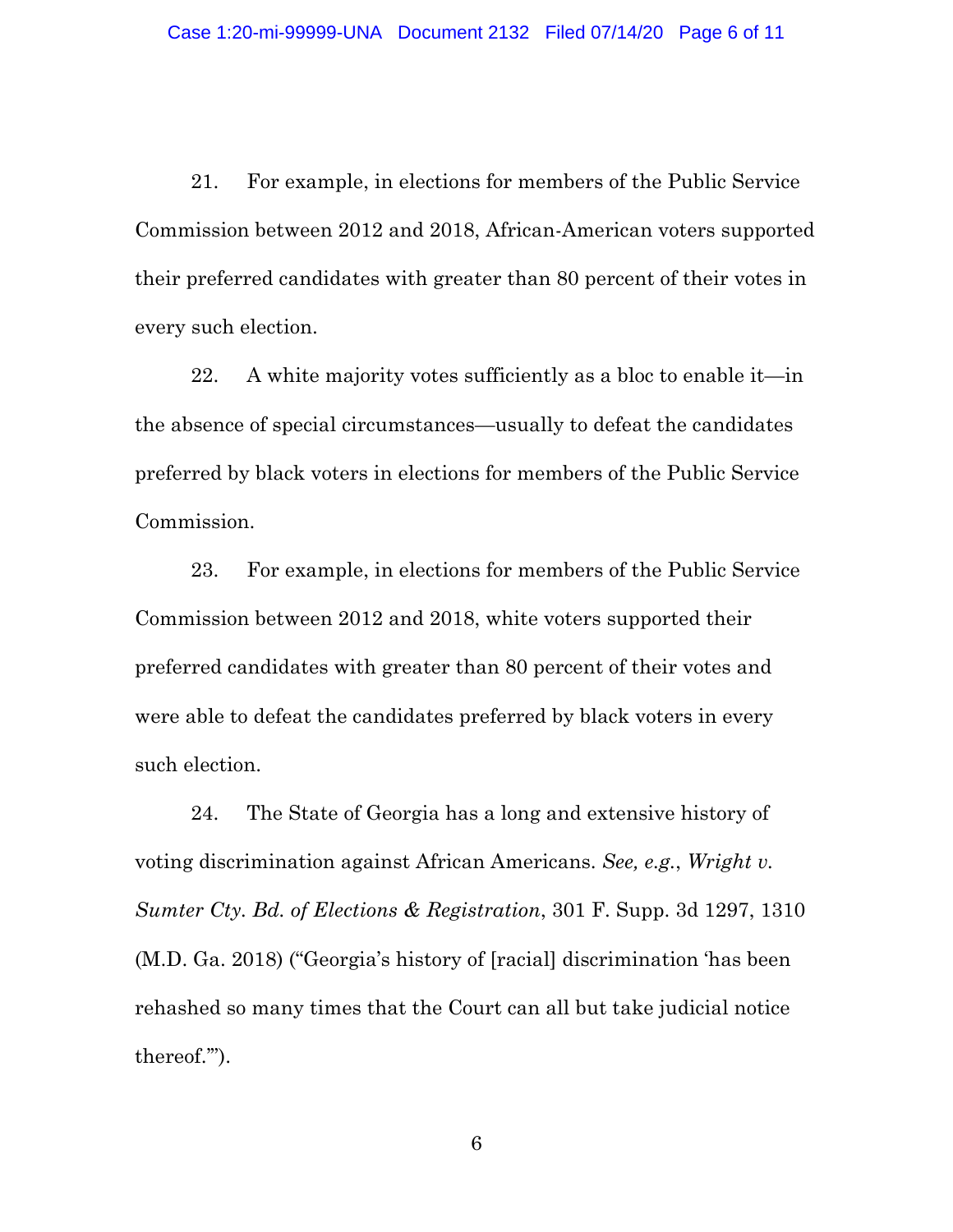25. That history coincides with the onset in 1906 of statewide elections for members of the Public Service Commission. In that year, Hoke Smith ran successfully for governor on a platform of reforming the railroad commission and disenfranchising African-American voters. "I favor a constitutional amendment," Smith campaigned, "which will insure a continuation of white supremacy." He accomplished that shortly after taking office when Georgia adopted a constitutional amendment establishing a literacy test to vote—a test designed specifically to disenfranchise black voters.

26. Voting in elections for members of the Public Service Commission is polarized along racial lines.

27. For example, in elections for members of the Public Service Commission between 2012 and 2018, black and white voters supported different candidates with greater than 80 percent of their votes in every such election.

28. Elections for members of the Public Service Commission feature at least three voting practices that enhance the opportunity for discrimination against African Americans. These include staggered terms, a majority-vote requirement, and unusually large voting districts.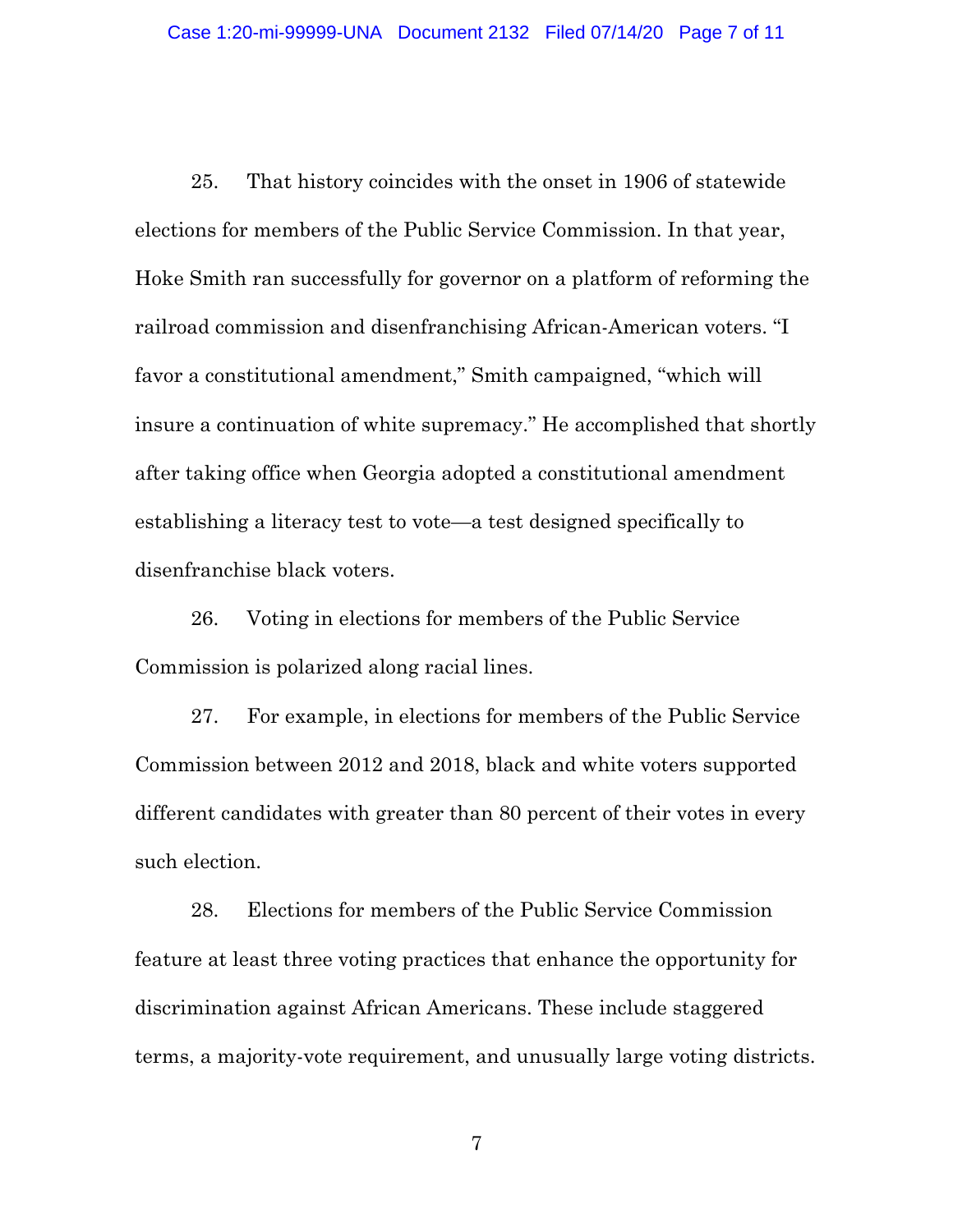29. There is an informal slating process for members of the Public Service Commission that operates by gubernatorial appointment. In 2018, for example, Commissioner Stan Wise resigned with less than a year left on his six-year term, and Governor Nathan Deal appointed Tricia Pridemore to Wise's seat. Pridemore then ran in the 2018 election as an incumbent and defeated the candidate preferred by black voters. African-American voters have been denied access to this informal slating process since 2002, and they never had access to it before 1999.

30. African Americans in Georgia bear the effects of discrimination in such areas as housing, employment, and health, which hinder their ability to participate effectively in the political process.

31. Representation on the Public Service Commission is no exception. Though the Commission dates back to the 19th century, only one African American, David L. Burgess, has ever served on it.

32. And Burgess did not become a member through statewide election. Rather, Governor Roy Barnes appointed him to fill a vacancy on the Commission in April 1999.

33. Burgess was then elected in 2000, but only with the advantage of incumbency. He would only serve one full term before being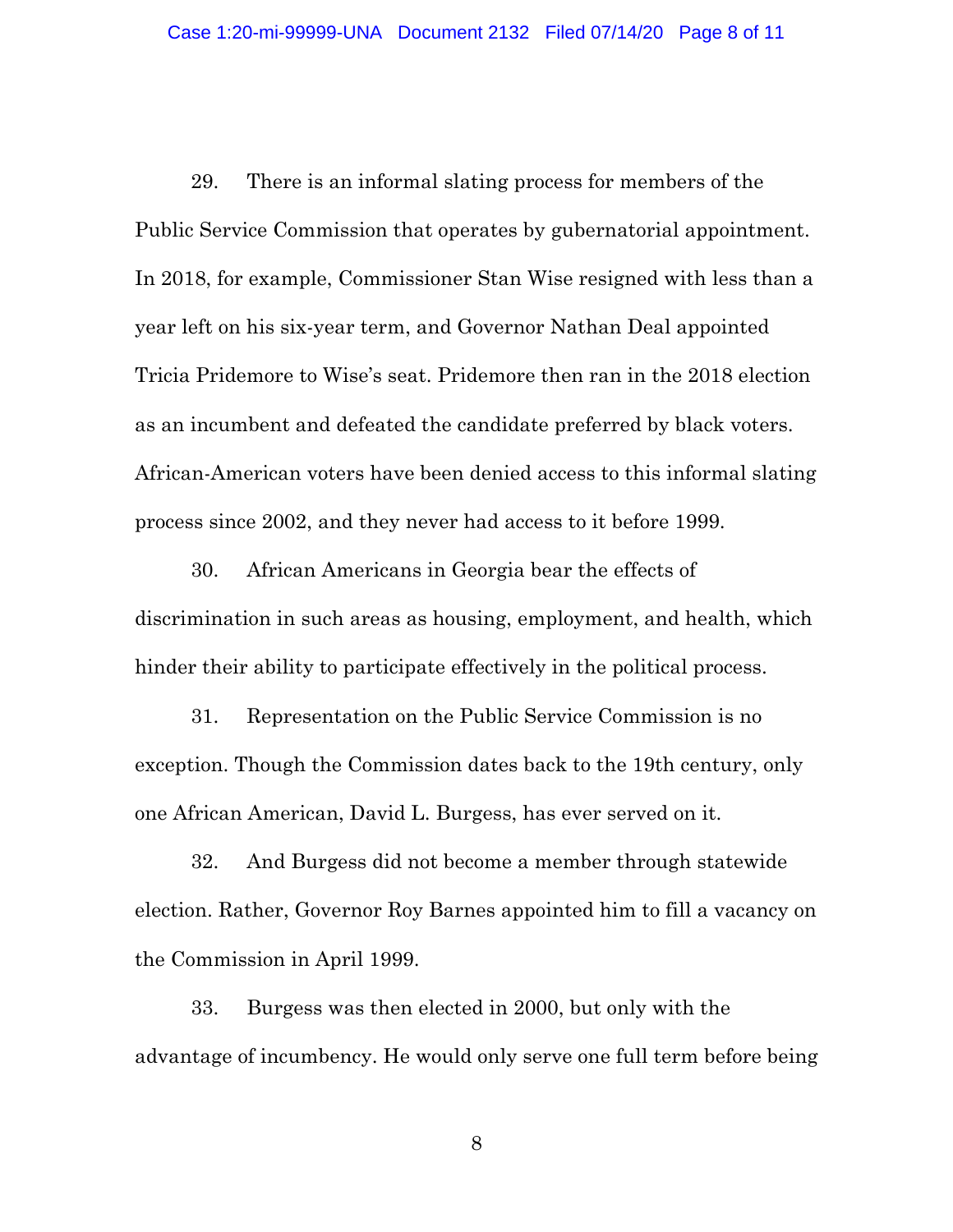defeated in his 2006 campaign for reelection. No African American has served on the Commission before or since.

34. The Public Service Commission has not been responsive to the particularized needs of African American residents of Georgia.

35. The at-large method of electing members of the Public Service Commission lacks proportionality in that the percentage of districts in which African-American voters constitute an effective majority is less than the African-American percentage of Georgia's voting-age population.

### **Claim One**

36. The at-large method of electing members of Georgia's Public Service Commission dilutes black voting strength in violation of Section 2 of the Voting Rights Act, 52 U.S.C. § 10301.

### **Relief**

37. A real and actual controversy exists between the parties.

38. The plaintiffs have no adequate remedy at law other than this action for declaratory and equitable relief.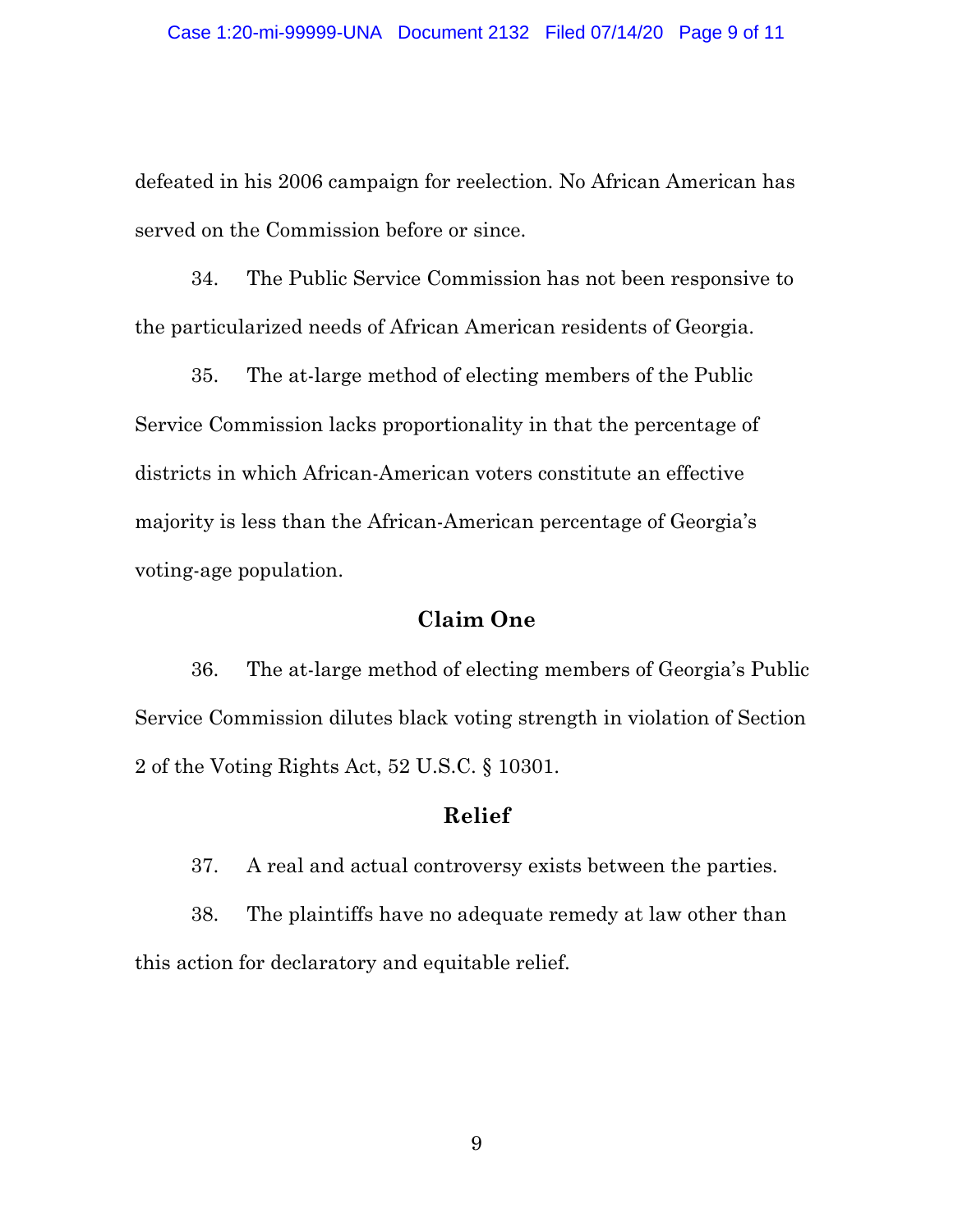39. The plaintiffs are suffering irreparable harm as a result of the violation complained of herein, and that harm will continue unless declared unlawful and enjoined by this Court.

WHEREFORE, the plaintiffs respectfully pray that this Court:

(1) enter a declaratory judgment that the at-large method of electing members of Georgia's Public Service Commission dilutes black voting strength in violation of Section 2 of the Voting Rights Act, 52 U.S.C. § 10301;

(2) enjoin the Secretary of State from administering any future elections for members of the Public Service Commission using the at-large method of election;

(3) order the Secretary of State to administer future elections for members of the Public Service Commission using a method of election that complies with Section 2 of the Voting Rights Act; (4) award the plaintiffs the costs of this action together with their reasonable attorneys' fees and expenses under 52 U.S.C. § 10310(e) and 42 U.S.C. § 1988; and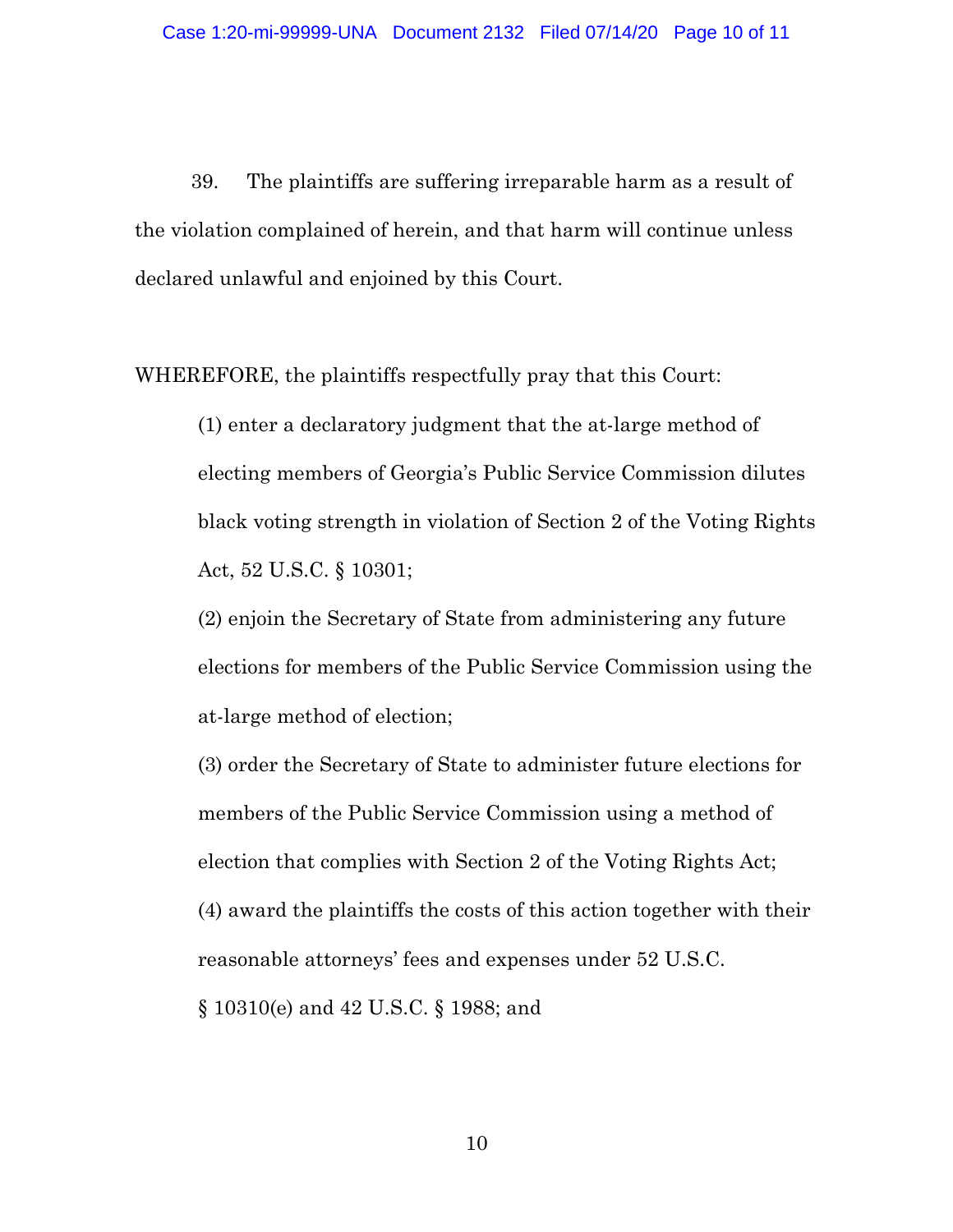(5) retain jurisdiction of this action and grant the plaintiffs any

further relief which may in the discretion of the Court be

necessary and proper.

Respectfully submitted this 14th day of July, 2020.

**/s/ Bryan L. Sells** Attorney Bar No. 635562 The Law Office of Bryan L. Sells, LLC PO Box 5493 Atlanta, Georgia 31107-0493 Telephone: (404) 480-4212 Email: bryan@bryansellslaw.com

**Nicolas L. Martinez** (*pro hac vice forthcoming*) **Wesley A. Morrissette** (*pro hac vice forthcoming*) Bartlit Beck LLP Courthouse Place 54 West Hubbard Street, Suite 300 Chicago, IL 60654 Telephone: (312) 494-4400 Email: Nicolas.Martinez@bartlitbeck.com Email: Wesley.Morrissette@bartlitbeck.com

*Attorneys for the Plaintiffs*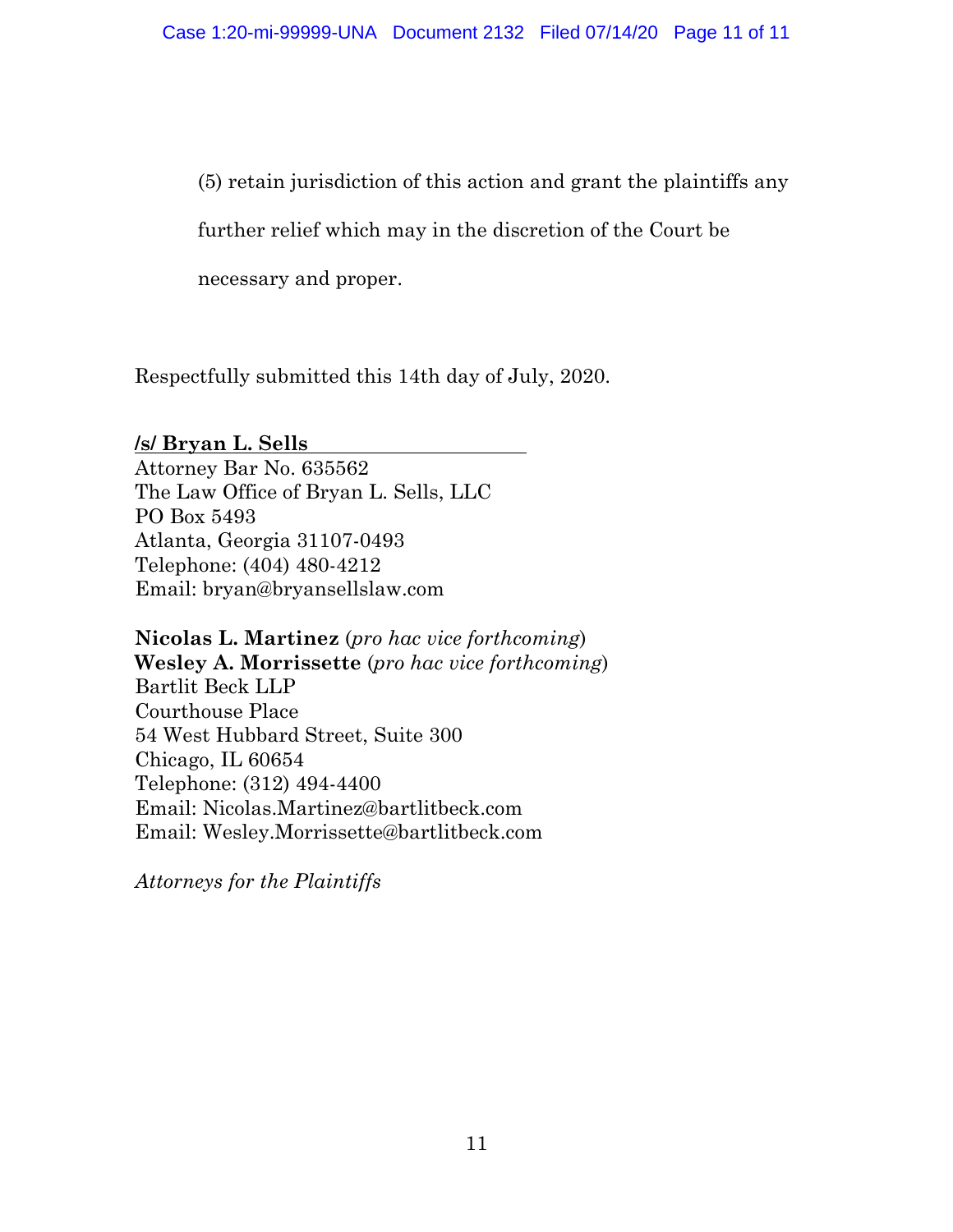# U.S. Census Bureau

QT-P5 | Race Alone or in Combination: 2010

2010 Census Summary File 1

NOTE: For information on confidentiality protection, nonsampling error, and definitions, see [http://www.census.gov/prod/cen2010/doc/sf1.pdf.](http://www.census.gov/prod/cen2010/doc/sf1.pdf)

#### **Geography: Georgia**

| <b>Subject</b>                                                            | <b>Number</b>      | <b>Percent</b> |  |
|---------------------------------------------------------------------------|--------------------|----------------|--|
| Total population (all races)                                              | 9,687,653 (r41102) | 100.0          |  |
|                                                                           |                    |                |  |
| <b>WHITE</b>                                                              |                    |                |  |
| White alone or in combination [1]                                         | 5,951,521          | 61.4           |  |
| White alone                                                               | 5,787,440          | 59.7           |  |
| White in combination                                                      | 164,081            | 1.7            |  |
| Not White alone or in combination                                         | 3,736,132          | 38.6           |  |
|                                                                           |                    |                |  |
| <b>BLACK OR AFRICAN AMERICAN</b>                                          |                    |                |  |
| Black or African American alone or in combination [1]                     | 3,054,098          | 31.5           |  |
| <b>Black or African American alone</b>                                    | 2,950,435          | 30.5           |  |
| Black or African American in combination                                  | 103,663            | 1.1            |  |
| Not Black or African American alone or in combination                     | 6,633,555          | 68.5           |  |
|                                                                           |                    |                |  |
| AMERICAN INDIAN AND ALASKA NATIVE                                         |                    |                |  |
| American Indian and Alaska Native alone or in<br>combination [1]          | 84,024             | 0.9            |  |
| American Indian and Alaska Native alone                                   | 32,151             | 0.3            |  |
| American Indian and Alaska Native in combination                          | 51,873             | 0.5            |  |
| Not American Indian and Alaska Native alone or in<br>combination          | 9,603,629          | 99.1           |  |
| <b>ASIAN</b>                                                              |                    |                |  |
| Asian alone or in combination [1]                                         | 365,497            | 3.8            |  |
| Asian alone                                                               | 314,467            | 3.2            |  |
| Asian in combination                                                      | 51,030             | 0.5            |  |
| Not Asian alone or in combination                                         | 9,322,156          | 96.2           |  |
|                                                                           |                    |                |  |
| NATIVE HAWAIIAN AND OTHER PACIFIC ISLANDER                                |                    |                |  |
| Native Hawaiian and Other Pacific Islander alone or in                    | 15,577             | 0.2            |  |
| combination [1]<br>Native Hawaiian and Other Pacific Islander alone       |                    | 0.1            |  |
| Native Hawaiian and Other Pacific Islander in                             | 6,799<br>8,778     | 0.1            |  |
| combination                                                               |                    |                |  |
| Not Native Hawaiian and Other Pacific Islander alone or<br>in combination | 9,672,076          | 99.8           |  |
|                                                                           |                    |                |  |
| <b>SOME OTHER RACE</b>                                                    |                    |                |  |
| Some Other Race alone or in combination [1]                               | 442,198            | 4.6            |  |
| Some Other Race alone                                                     | 388,872            | 4.0            |  |
| Some Other Race in combination                                            | 53,326             | 0.6            |  |
| Not Some Other Race alone or in combination                               | 9,245,455          | 95.4           |  |

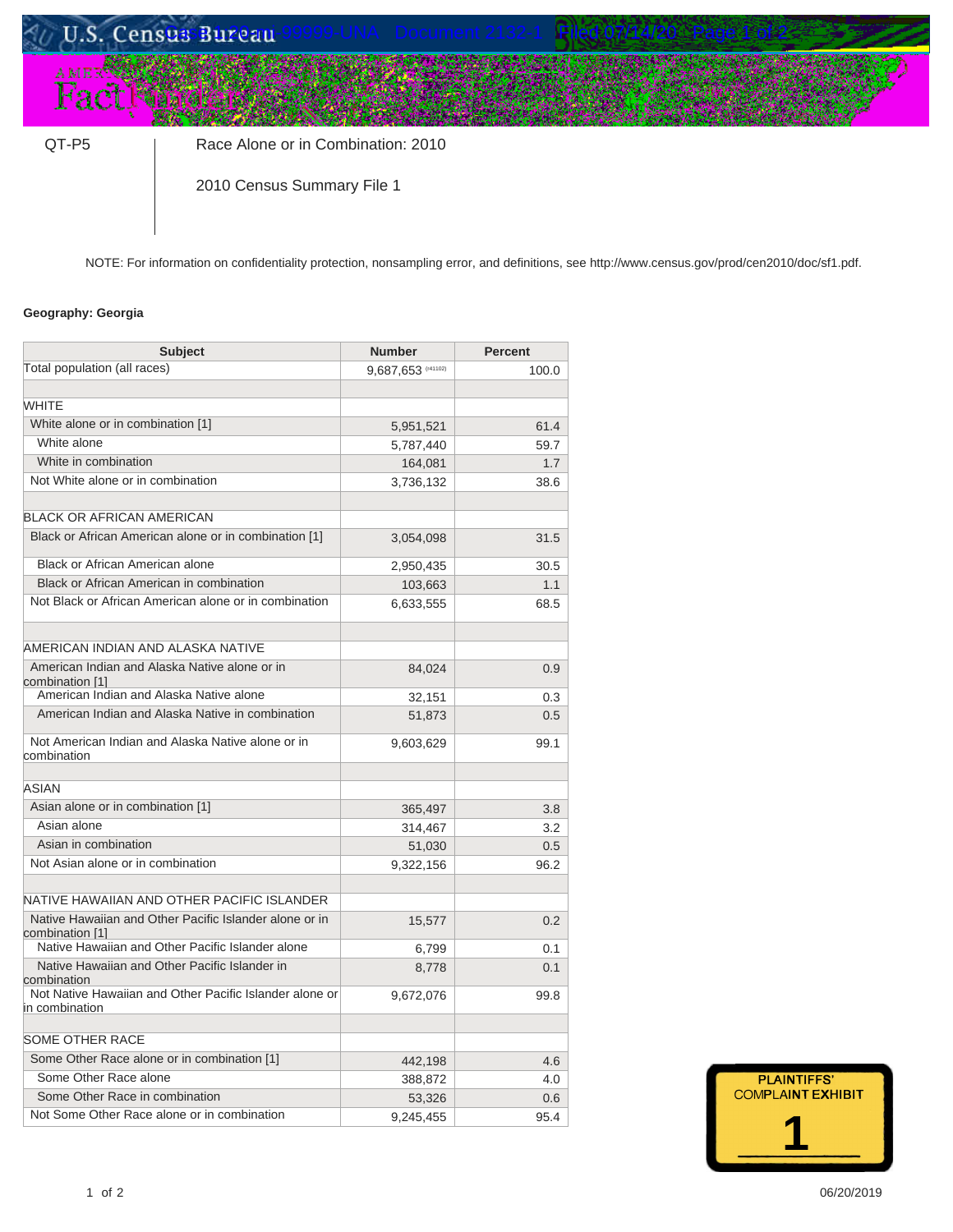#### (r41102) This count has been revised. Revised count: **9,887,850** 20-mi-99999-UNA Document 2132-1 Filed 07/14/20 Page 2 of 2 Revision date: **01-31-2014**

For more information, see [2010 Census Count Question Resolution.](http://www.census.gov/prod/cen2010/notes/errata.pdf)

X Not applicable.

[1] The race concept "alone or in combination" includes people who reported a single race alone (e.g., Asian) and people who reported that race in combination with one or more of the other race groups (i.e., White, Black or African American, American Indian and Alaska Native, Native Hawaiian and Other Pacific Islander, and Some Other Race). The "alone or in combination" concept, therefore, represents the maximum number of people who reported as that race group, either alone, or in combination with another race(s). The sum of the six individual race "alone or in combination" categories may add to more than the total population because people who reported more than one race are tallied in each race category.

Source: U.S. Census Bureau, 2010 Census. Summary File 1, Tables P3 and P6.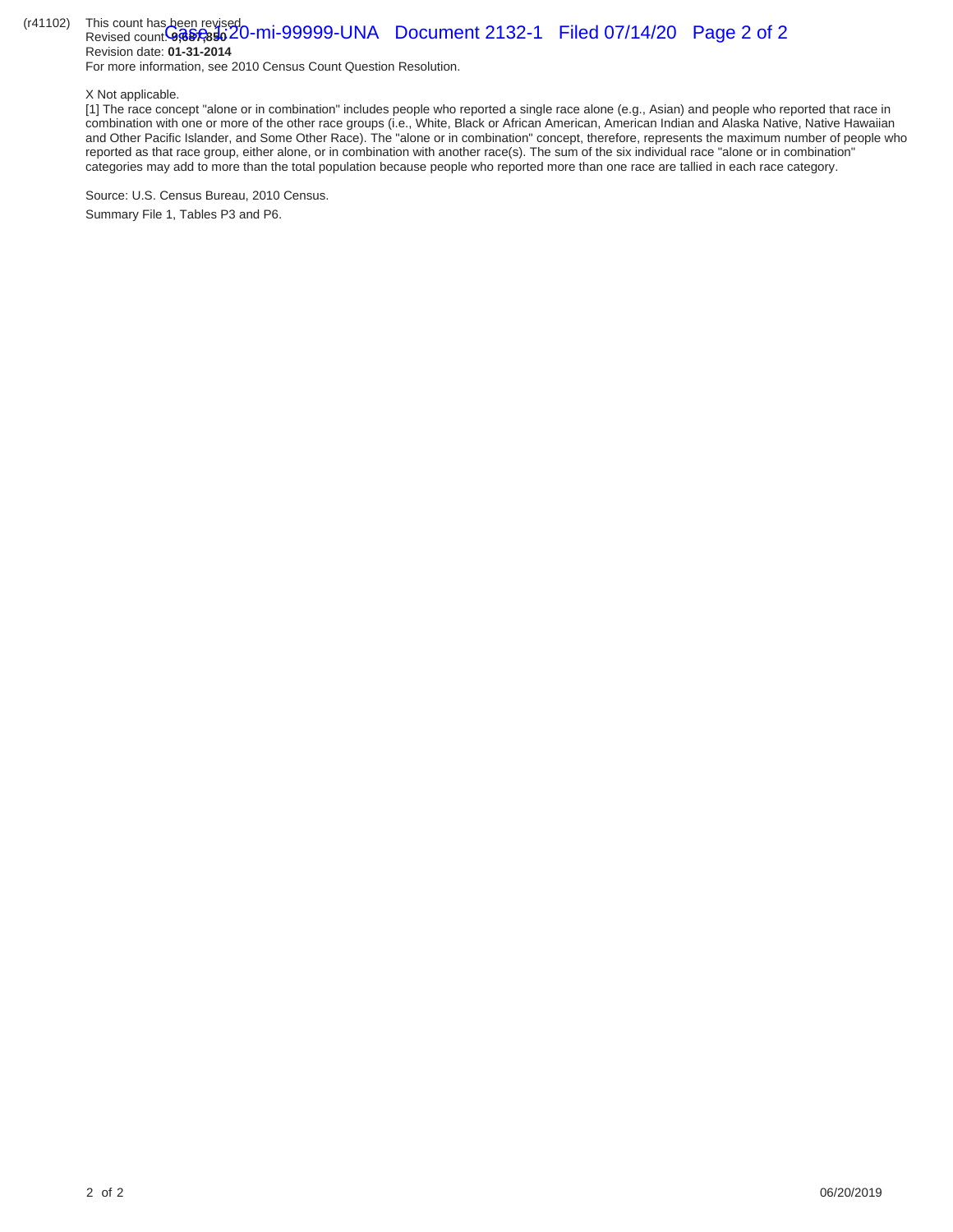# U.S. Census Bureau дмез∰<br>**Fact**

P10 RACE FOR THE POPULATION 18 YEARS AND OVER Universe: Population 18 years and over 2010 Census Summary File 1

NOTE: For information on confidentiality protection, nonsampling error, and definitions, see [http://www.census.gov/prod/cen2010/doc/sf1.pdf.](http://www.census.gov/prod/cen2010/doc/sf1.pdf)

|                                                                                         | Georgia   |
|-----------------------------------------------------------------------------------------|-----------|
| Total:                                                                                  | 7,196,101 |
| Population of one race:                                                                 | 7,089,529 |
| White alone                                                                             | 4,481,721 |
| Black or African American alone                                                         | 2,097,470 |
| American Indian and Alaska Native alone                                                 | 23,053    |
| Asian alone                                                                             | 236,031   |
| Native Hawaiian and Other Pacific Islander alone                                        | 4,751     |
| Some Other Race alone                                                                   | 246,503   |
| Two or More Races:                                                                      | 106,572   |
| Population of two races:                                                                | 98,150    |
| White; Black or African American                                                        | 17,703    |
| White; American Indian and Alaska Native                                                | 20,487    |
| White; Asian                                                                            | 15,037    |
| White; Native Hawaiian and Other Pacific Islander                                       | 1,177     |
| White; Some Other Race                                                                  | 17,637    |
| Black or African American; American Indian and<br>Alaska Native                         | 7,937     |
| Black or African American; Asian                                                        | 4,157     |
| Black or African American; Native Hawaiian and<br><b>Other Pacific Islander</b>         | 1,259     |
| Black or African American; Some Other Race                                              | 5,366     |
| American Indian and Alaska Native; Asian                                                | 858       |
| American Indian and Alaska Native; Native Hawaiian<br>and Other Pacific Islander        | 109       |
| American Indian and Alaska Native; Some Other<br>Race                                   | 1,211     |
| Asian; Native Hawaiian and Other Pacific Islander                                       | 895       |
| Asian; Some Other Race                                                                  | 3,572     |
| Native Hawaiian and Other Pacific Islander; Some<br>Other Race                          | 745       |
| Population of three races:                                                              | 7,592     |
| White; Black or African American; American Indian<br>and Alaska Native                  | 4,186     |
| White; Black or African American; Asian                                                 | 626       |
| White; Black or African American; Native Hawaiian<br>and Other Pacific Islander         | 85        |
| White; Black or African American; Some Other Race                                       | 462       |
| White; American Indian and Alaska Native; Asian                                         | 334       |
| White; American Indian and Alaska Native; Native<br>Hawaiian and Other Pacific Islander | 41        |
| White; American Indian and Alaska Native; Some<br>Other Race                            | 266       |
| White; Asian; Native Hawaiian and Other Pacific<br>Islander                             | 408       |
| White; Asian; Some Other Race                                                           | 201       |
| White; Native Hawaiian and Other Pacific Islander;<br>Some Other Race                   | 91        |

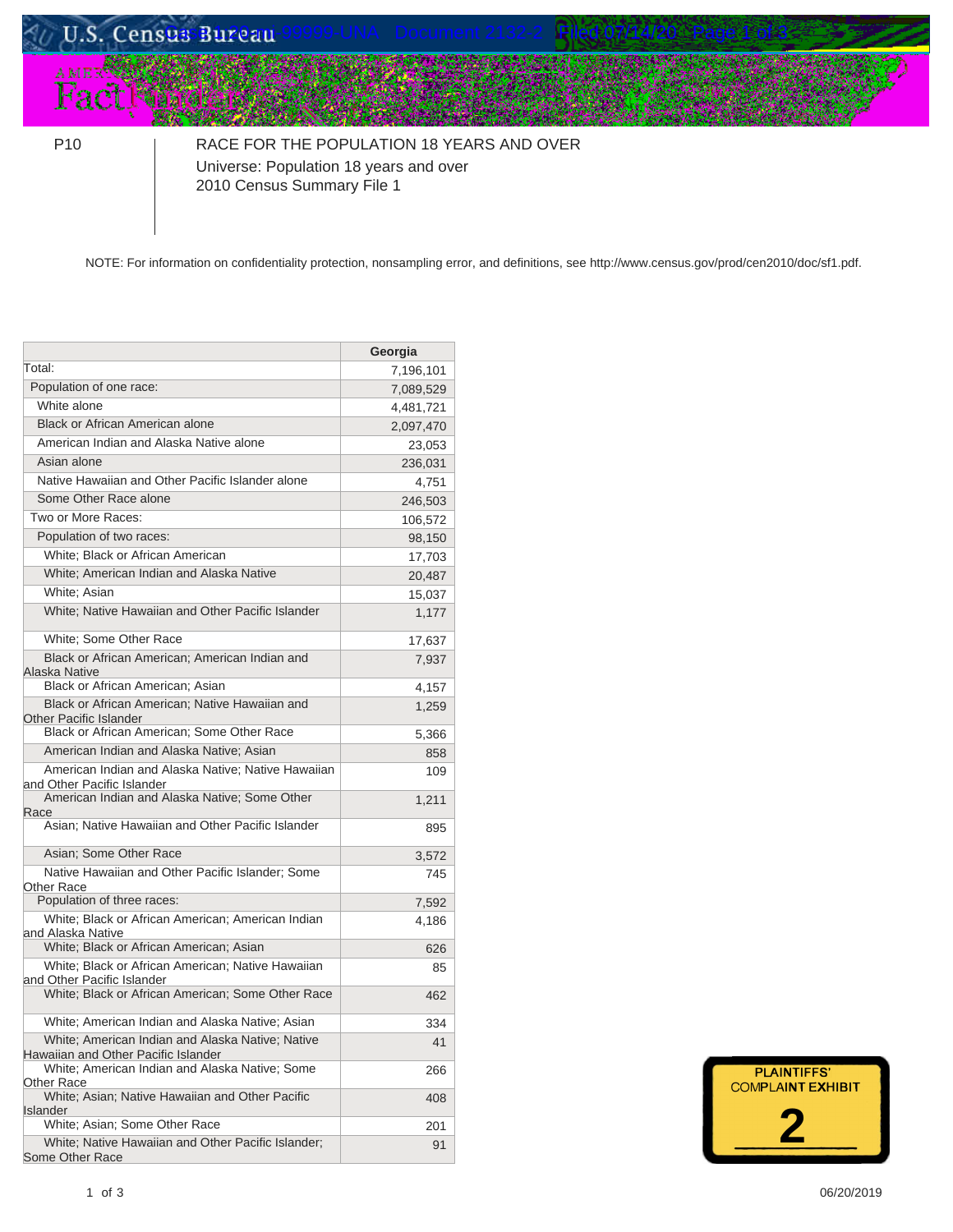| Black or African American; American Indian and 99999-UNA <sup>eorgi</sup> dcument 2132-2 Filed 07/14/20 Page 2 of 3<br>Alaska Native: Asian   |                |  |  |
|-----------------------------------------------------------------------------------------------------------------------------------------------|----------------|--|--|
| Black or African American; American Indian and<br>Alaska Native; Native Hawaiian and Other Pacific                                            | 49             |  |  |
| <b>Islander</b><br>Black or African American; American Indian and<br>Alaska Native; Some Other Race                                           | 171            |  |  |
| Black or African American; Asian; Native Hawaiian<br>and Other Pacific Islander                                                               | 148            |  |  |
| Black or African American; Asian; Some Other Race                                                                                             | 145            |  |  |
| Black or African American; Native Hawaiian and<br>Other Pacific Islander; Some Other Race                                                     | 84             |  |  |
| American Indian and Alaska Native; Asian; Native<br>Hawaiian and Other Pacific Islander                                                       | 18             |  |  |
| American Indian and Alaska Native; Asian; Some<br><b>Other Race</b>                                                                           | 37             |  |  |
| American Indian and Alaska Native; Native Hawaiian<br>and Other Pacific Islander; Some Other Race                                             | 30             |  |  |
| Asian; Native Hawaiian and Other Pacific Islander;<br>Some Other Race                                                                         | 30             |  |  |
| Population of four races:                                                                                                                     | 656            |  |  |
| White; Black or African American; American Indian                                                                                             | 285            |  |  |
| and Alaska Native; Asian<br>White; Black or African American; American Indian                                                                 |                |  |  |
| and Alaska Native; Native Hawaiian and Other Pacific                                                                                          | 23             |  |  |
| Islander<br>White; Black or African American; American Indian                                                                                 | 140            |  |  |
| and Alaska Native; Some Other Race<br>White; Black or African American; Asian; Native<br>Hawaiian and Other Pacific Islander                  | 16             |  |  |
| White; Black or African American; Asian; Some Other<br>Race                                                                                   | 38             |  |  |
| White; Black or African American; Native Hawaiian<br>and Other Pacific Islander; Some Other Race                                              | 8              |  |  |
| White; American Indian and Alaska Native; Asian;<br>Native Hawaiian and Other Pacific Islander                                                | 33             |  |  |
| White; American Indian and Alaska Native; Asian;<br>Some Other Race                                                                           | 4              |  |  |
| White; American Indian and Alaska Native; Native<br>Hawaiian and Other Pacific Islander; Some Other Race                                      | 4              |  |  |
| White; Asian; Native Hawaiian and Other Pacific<br>Islander: Some Other Race                                                                  | 21             |  |  |
| Black or African American; American Indian and                                                                                                | 30             |  |  |
| Alaska Native; Asian; Native Hawaiian and Other Pacific<br><b>Islander</b>                                                                    |                |  |  |
| Black or African American; American Indian and<br>Alaska Native: Asian: Some Other Race                                                       | 6              |  |  |
| Black or African American; American Indian and                                                                                                | 6              |  |  |
| Alaska Native; Native Hawaiian and Other Pacific<br><b>Islander: Some Other Race</b>                                                          |                |  |  |
| Black or African American; Asian; Native Hawaiian                                                                                             | 35             |  |  |
| and Other Pacific Islander; Some Other Race                                                                                                   |                |  |  |
| American Indian and Alaska Native; Asian; Native<br>Hawaiian and Other Pacific Islander; Some Other Race                                      | $\overline{7}$ |  |  |
| Population of five races:                                                                                                                     | 158            |  |  |
| White; Black or African American; American Indian<br>and Alaska Native; Asian; Native Hawaiian and Other                                      | 138            |  |  |
| Pacific Islander<br>White; Black or African American; American Indian                                                                         | 15             |  |  |
| and Alaska Native; Asian; Some Other Race<br>White; Black or African American; American Indian                                                | 1              |  |  |
| and Alaska Native; Native Hawaiian and Other Pacific<br><b>Islander: Some Other Race</b>                                                      |                |  |  |
| White; Black or African American; Asian; Native<br>Hawaiian and Other Pacific Islander; Some Other Race                                       | 4              |  |  |
| White; American Indian and Alaska Native; Asian;<br>Native Hawaiian and Other Pacific Islander; Some Other<br>Race                            | 0              |  |  |
| Black or African American; American Indian and<br>Alaska Native; Asian; Native Hawaiian and Other Pacific<br><b>Islander: Some Other Race</b> | 0              |  |  |
| Population of six races:                                                                                                                      | 16             |  |  |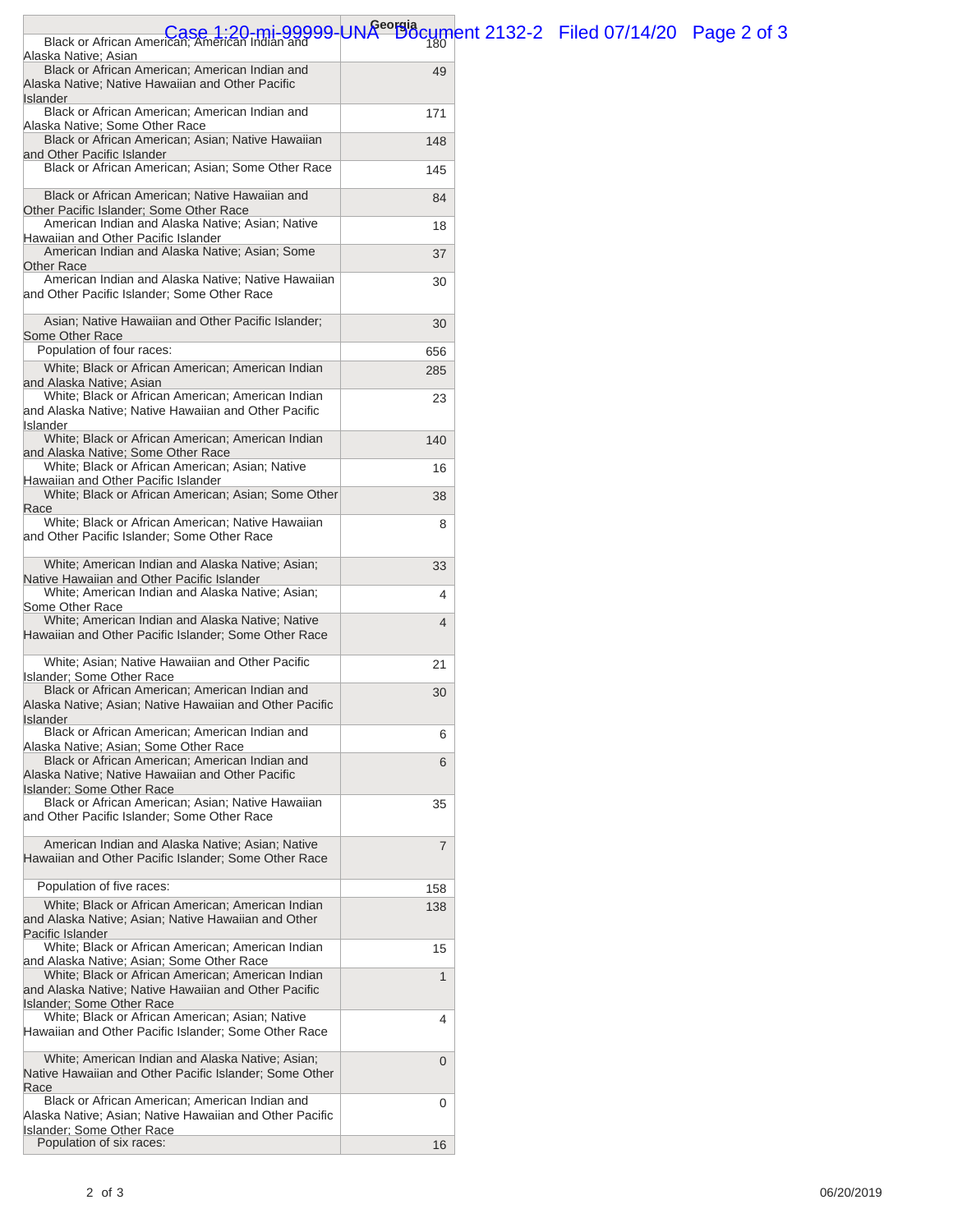| White; Black or African American; American Indian 9- UNA <sup>eorgi</sup> dcument 2132-2 Filed 07/14/20 Page 3 of $\sim$ |  |  |
|--------------------------------------------------------------------------------------------------------------------------|--|--|
|                                                                                                                          |  |  |
| and Alaska Native: Asian: Native Hawaiian and Other                                                                      |  |  |
| Pacific Islander: Some Other Race                                                                                        |  |  |

Source: U.S. Census Bureau, 2010 Census.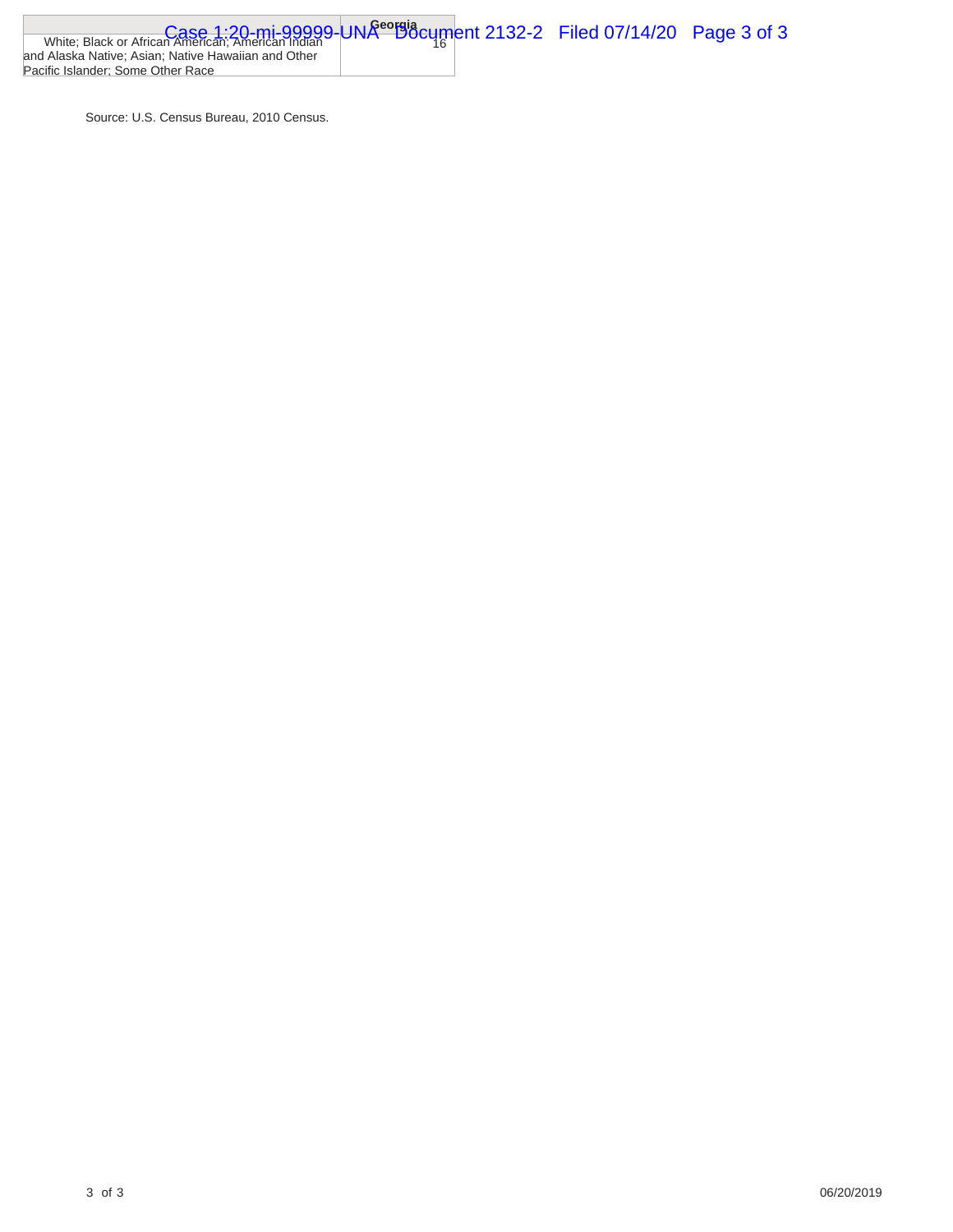## **Illustrative Plan 1 Public Service Commission Districts**

*Rose v. Raffensperger*